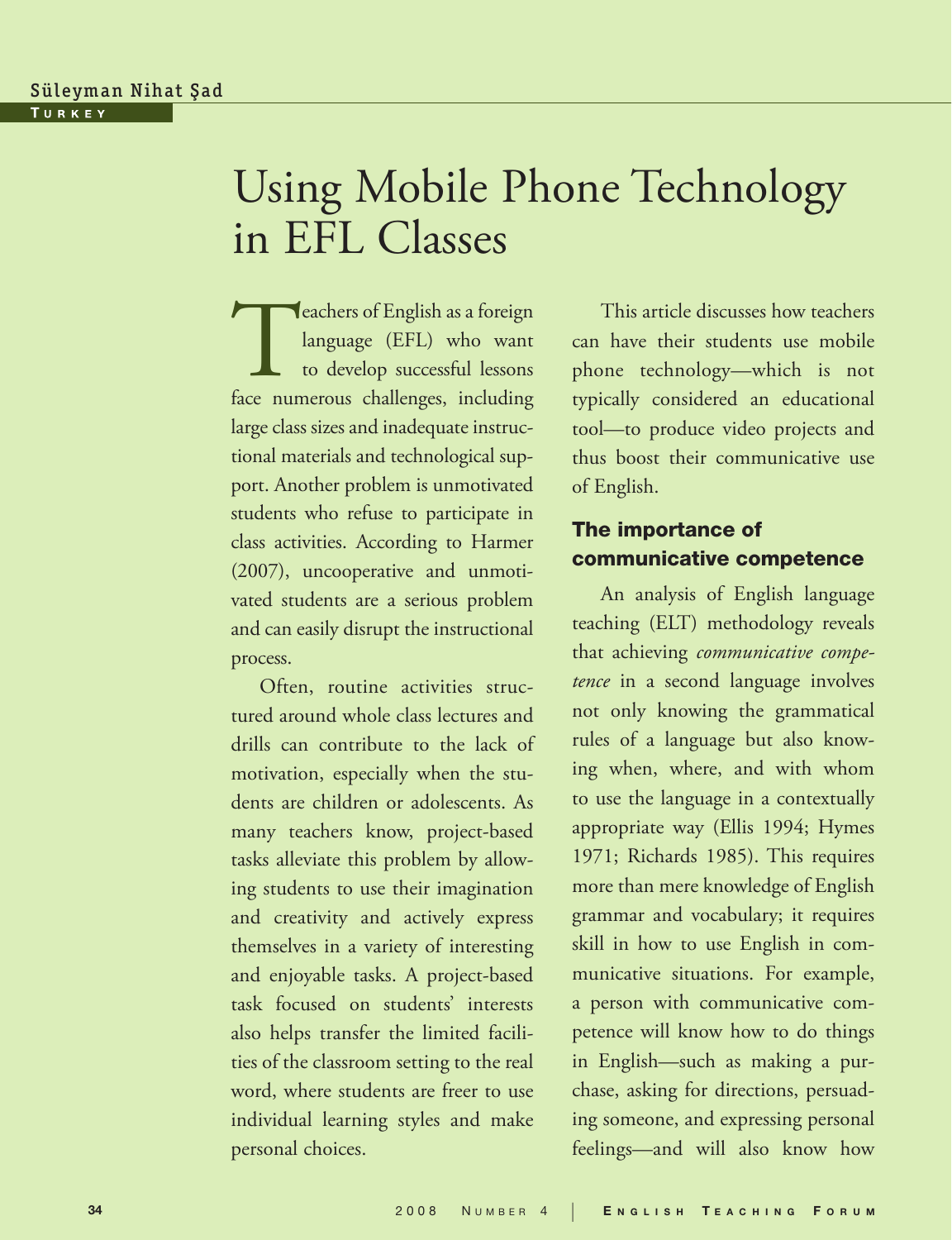to manage formal (speaking to an elder) and informal (speaking to a peer) language styles. According to Brown (1994), communica tive language teaching (CLT) allows learners to practice English as it is actually used in a speech community and equips them with the language skills they will need when they leave the classroom for the real world.

As teachers search for solutions to large class sizes and unmotivated students, they should consider projects that match the principles of CLT. In contrast to teaching a structural syllabus with a preponderance of grammar and vocabulary drills, project work lets students collaborate on tasks that demand authentic, relevant, and real-life communicative interactions. In turn, this type of authentic communication helps students to acquire communicative competence in a second language, much as a person learns his or her first language (Richards and Rodgers 2001).

#### Barriers to communicative tasks

The principles of CLT are not always easy to put into practice. For instance, large class sizes tend to favor receptive activities involving reading and listening because they are less demanding and time-consuming for the teacher than productive activities involv ing speaking and writing in pairs or groups. The result is teacher-centered instruction that does not provide students with critical unrehearsed language practice and individual attention. The combination of grammarbased instruction, limited oral interaction of students in class, and inadequate oppor tunities to speak English outside of class with foreigners or to travel abroad does not support the development of communicative competence.

Another barrier to CLT is the fact that students may feel too shy or embarrassed to speak in class or perform in front of an audience, especially in English. This type of performance anxiety, and other feelings students have in the language learning process, have long been an important consideration in ELT (Dörnyei 2005; Harmer 2007; Krashen 1982).

32)<mark>.</mark><br>To make matters worse, students' reluctance to engage in communicative activi ties may be exacerbated by cultural differ ences. Since the communicative approach is of Western origin, it is best suited for the interactive classrooms of Western cultures, where communicative activities are more common (Harmer 2001). In cultures where the teacher-centered classroom is still the norm, learners may not respond willingly to communicative activities (Richards 1985). Teachers will surely be disappointed if they expect CLT to be easy in a country like Tur key, where it is a virtue for students to listen to older people and not to speak before asked as a sign of respect.

#### Producing drama activities with mobile phones

To overcome barriers, teachers must be creative in seeking methods to make their classrooms more communicative. One method I use is to take advantage of students' interest in the latest mobile phone technology by designing a project-based video task. This task, which combines drama, technology, and CLT, motivates students because they enjoy recording with their mobile phones, and when they do so in a group they receive approval, cooperation, and support from their peers, which is an important factor in their adolescent psychology (Harmer 2001; Senemoğlu 2005). There is agreement in ELT literature about the motivating effect of dramatization (Arditto 2006; Gill 1996; Hyacinth 1990; Miccoli 2003). It breaks the monotony of traditional class teaching and is enjoyable and stimulating.

A drama project is an excellent way to get students to use different communicative functions in English, including description, narration, identification, debate, and decision-making (Millrood 2001). Drama also integrates the four language skills, as students must write English scripts, engage in peer correction, and design and produce the video in English.

In addition to fulfilling the objectives of CLT, developing and recording a dramatic performance with a mobile phone can also address problems such as large class sizes, bad behavior, and performance anxiety.

#### **Large class sizes**

To be sure, drama activities require optimum space, time, and materials that are difficult to provide in large classes with limited lesson time (Royka 2002). However, not all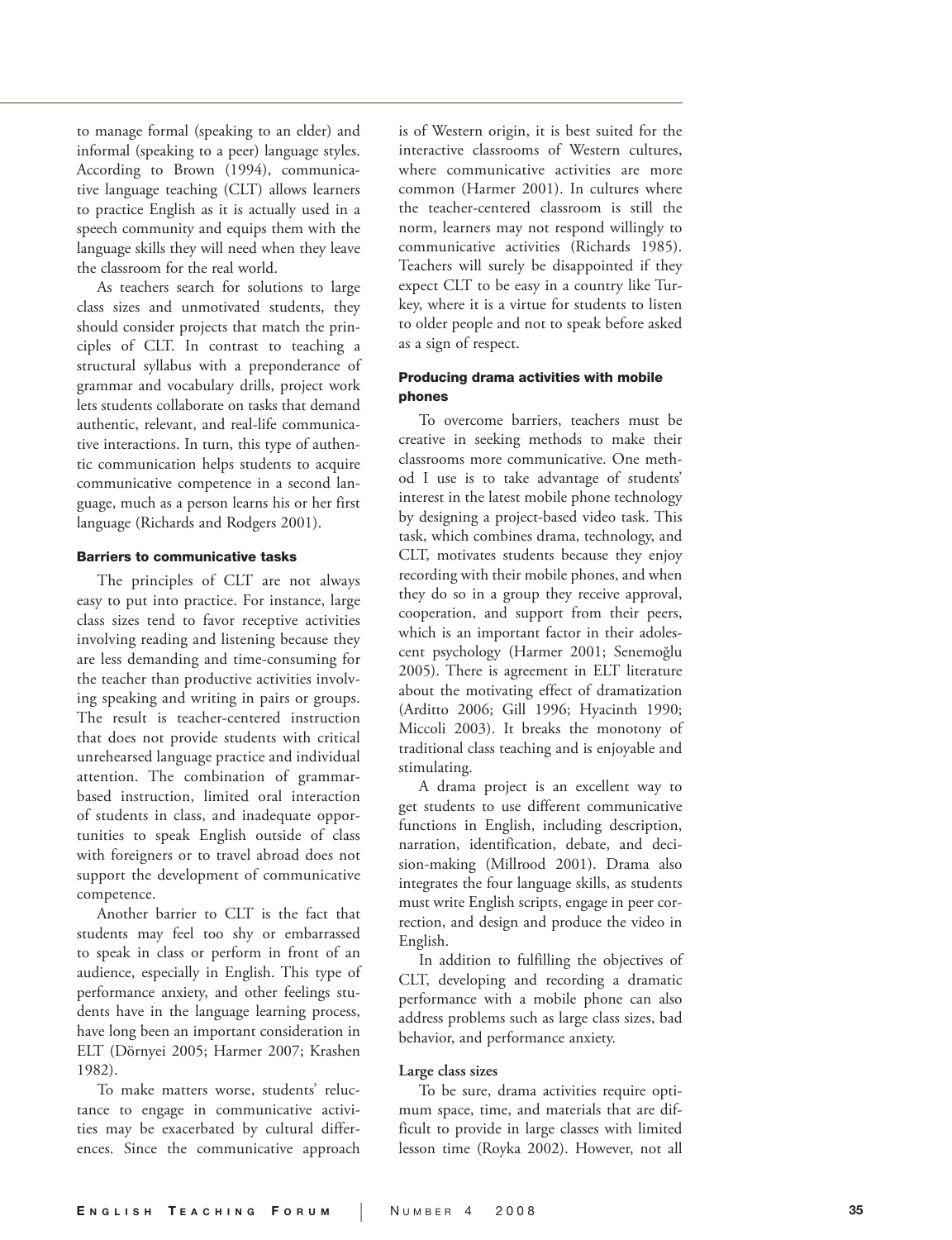the activities have to take place in the classroom, and students can conduct a large part of the filming outside of the classroom.

#### **Problem behavior**

A specific benefit of utilizing mobile phones for a video project is its effect on student behavior. In Turkey, at least, finding an educational use for mobile phones negates problem behavior from undisciplined stu dents who abuse the video recording capabil ity of their phones. Video recordings taken at school appear on websites enthusiasti cally making fun of students and teachers. In more disturbing cases, students use their mobile phones to infringe on others' privacy and even to harass them. Whether a behav ior problem is malign or benign depends on how it is handled by the school system, curriculum, and teachers. For example, the Turkish Ministry of Education (2007) took the reasonable step of regulating students so they use the technology for positive social and educational benefits.

#### Performance anxiety

As noted above, anxiety interferes with second language acquisition (Krashen 1982). Project-based learning overcomes students' anxiety about class participation because it deals with interesting, real-world topics. Nevertheless, drama and role play may still cause embarrassment, and not every learner finds it easy to perform in front of an audience, especially in a second language. One way to gradually make shy students more assertive and participatory is to not require them to stand up and act in front of the whole class. With a mobile phone project, hesitant and uncommunicative students have the option of creating their film in a non-threatening home or neighborhood environment where they feel comfortable. With this experience and the help of rehearsals, students can get accustomed to speaking or acting in front of an audience. Those students who are still embarrassed to be in front of the camera can take more responsibility for writing the scripts and dialogues and gradually take on minor roles until they feel more comfortable.

Another way a mobile phone drama project reduces anxiety is by offering numerous choices for students with different interests and abilities. Several research studies examine

the interaction between language learning and individual differences (Armstrong 2000; Dörnyei 2005; Ellis 1994; Harmer 2007; Robinson 2002). Instructors must create suitable settings and appropriate methods and materials to fit the different cognitive or affective needs of students, and this is a strong rationale for considering individual differences in aptitude, attitude, motivation, and learning styles. For example, while an extroverted student might participate enthusiastically in group work and play the leading role in a film, an introverted student might perform best by working independently at home using toys or puppets for the roles, rather than appearing personally in the film.

#### Ideas for mobile phone video projects

Students can consider a wide range of topics to produce a drama project with their mobile phones. To begin, they can get ideas from many popular programs on television, including talk shows, game shows, news specials, and parodies. Following are four ideas for projects that can be expanded or reduced to adapt to the requirements of semester length, class size, language level, and age group.

#### **Project 1: A short film**

To make a short film, students will have to decide whether to base it on fact or fiction. After composing a script for the different scenes, assigning roles, and rehearsing their parts, they record the performance. Since this category offers students a large spectrum of genre options, such as drama, action, horror, and comedy, it is highly likely that they will find something of interest.

#### **Project 2: A documentary**

A documentary offers numerous topic choices suitable to different age groups. Students can plan out how they are going to narrate and record details about something of real-life interest, such as their family life, their neighborhood, their pet, their school, or their friends.

#### **Project 3: An instructional video**

An instructional video is a challenge, as it requires providing a clear description of how to accomplish a task, such as cooking something from a recipe, building a dog kennel,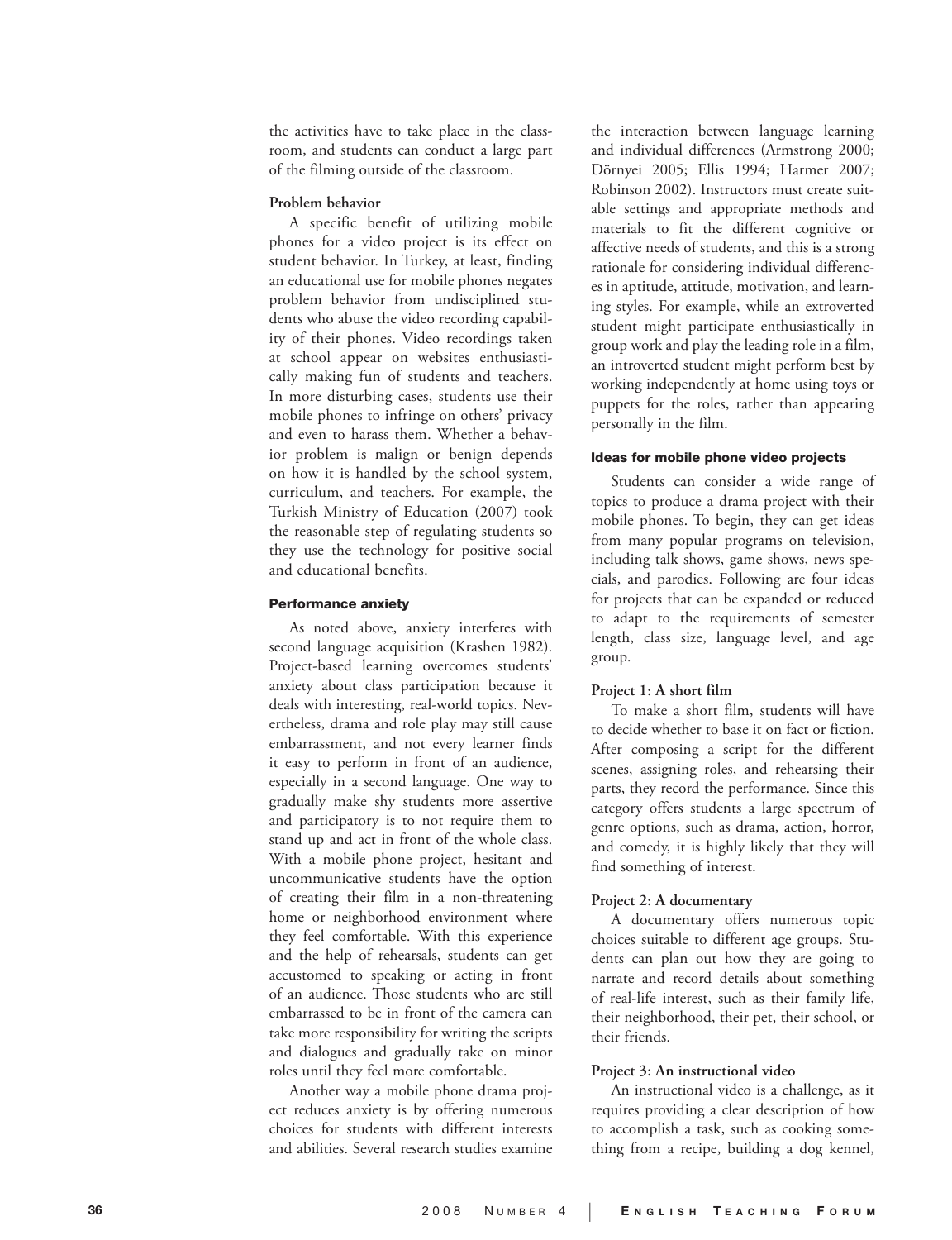or making a kite. For example, students can develop a four-act video to: (1) introduce a game, (2) describe the roles of players on the different teams, (3) explain the rules of the game, and (4) show the game actually being played. —

#### Project 4: A commercial

Students can make a commercial by adapting an idea from an existing commercial or by making up one of their own. In the commercial they persuade the audience to buy something—such as a new beverage they have invented—by talking about the selling points and advantages of the drink. They write the text in English, rehearse it, and then act out the commercial while filming the production with a mobile phone.

#### Assessment of video projects —

In addition to providing meaningful and real-world language experience, Skehan (1998) lists two other important elements of project-based tasks: (1) students work towards a goal, and (2) the activity is evaluated by its outcome. A mobile phone project consists of several stages done both in and outside of class. All of these stages can be graded independently, including the drafting of scripts, peer review and revision, and rehearsals of the film. To give feedback and evaluation of the final outcome, teachers and students can use a

video assessment instrument like the rubric in Table 1, which lists six criteria and allows for a maximum score of 24 points.

A mobile phone drama project can also be assessed through the Internet by uploading the videos to a website, preferably an official site under Ministry of Education, and having students, teachers, parents, and academicians evaluate and rank them. Then, at the end of the school year, the best works for each drama category can be selected and given awards by the Ministry of Education. Some of the drama productions may also compete in national or international competitions. —

With a video project, students produce something tangible that they can keep in their portfolios or personal albums to show their parents, friends, or perhaps their grandchildren. Moreover, students will see themselves actually speaking English. All of these factors will come together to give them a sense of accomplishment.

#### Additional activities for mobile phone features—

The previous projects require a mobile phone with a video recording function, but teachers can also create activities for mobile phones that do not have video capabilities. Three examples of such activities are described on the next page.

| <b>CRITERIA</b>            | Excellent (4) | Very Good (3) | Good (2) | Needs Improvement (1) |
|----------------------------|---------------|---------------|----------|-----------------------|
| Quality of<br>video script |               |               |          |                       |
| Acting                     |               |               |          |                       |
| Video content              |               |               |          |                       |
| Video<br>organization      |               |               |          |                       |
| Video pacing               |               |               |          |                       |
| Overall<br>effectiveness   |               |               |          |                       |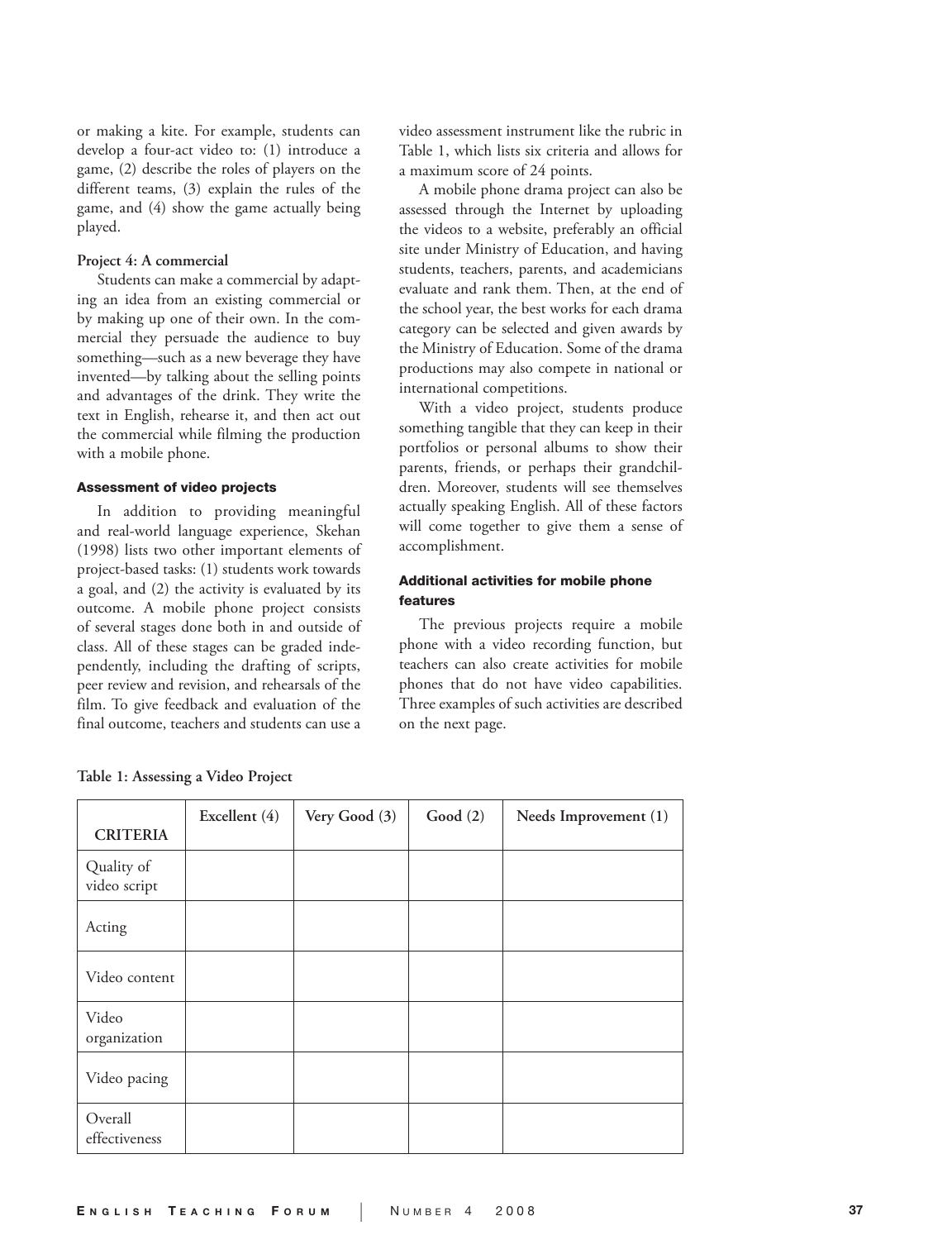#### **Activity 1: Phone auction**

In this activity, a student presents the features of a mobile phone to the class in an effort to convince other students, who are possible customers, to make competitive bids. It is important for the teacher to model the activity with an inexpensive mobile phone so as to not hurt the feelings of students who also have inexpensive phones. In addition to practicing English constructions necessary to make monetary bids, the exercise helps students learn the English equivalents of a mobile phone's technical features.

#### **Activity 2: Text messaging**

An activity to teach patterns of paragraph organization is the *chain reaction*, which can be done with the text messaging function of a mobile phone. The teacher starts the session by texting the first part of an "if clause" sentence (for example, "If I am late for class…") on his or her phone and sending it to one of the students. That student has to complete the sentence (for example, "If I am late for class, my teacher gets angry with me") and forward it to another student who uses the second clause to continue the chain reaction ("If my teacher gets angry with me…"). Usually the activity finishes with a funny statement such as "If I get home late, Bill Gates visits me."

This technique can also be used to compose a *chain story*, where each student adds a new segment of a story to the one he or she receives by text message. Another idea is a simple vocabulary task, where students create a new word that begins with the last letter of a word they receive as a text message.

#### **Activity 3: Reminder function**

An out-of-class activity that will help students learn new vocabulary utilizes the *reminder function* of their mobile phones. Students place short, meaningful sentences that contain new vocabulary into the reminder function of their phones, which will prompt them from time to time during the week to practice the word in context.

#### Conclusion

Project-based tasks are an effective way to create a rich environment for language learn ing. As students work through the different stages of a project, they must negotiate and use all their language skills to reach the end goal.

There are many projects to select from, and a drama activity is one of the best. Introducing drama projects into the classroom is highly rec ommended because they are inherently inter esting and motivating, and they offer great potential for student interaction and practice with authentic communicative language func tions. Like any speaking or acting project, drama activities face challenges, including per formance anxiety and classes that are too large. These problems can be lessened when teachers allow students to do video-based mobile phone projects, working independently outside of class, where time is more flexible and students are free from the anxiety of speaking or acting in front of an audience.

#### **References**

- Arditto, N. 2006. Educational conference: Using drama in the EFL classroom. London: British Council. www.britishcouncil.org/elt-conference-06-paper-using\_drama-nelsonarditto.doc.
- Armstrong T. 2000. *Multiple intelligences in the classroom*. 2nd ed. Alexandria, VA: Association for Supervision and Curriculum Development.
- Brown, H. D. 1994. *Principles of language learning and teaching*. 3rd ed. Englewood Cliffs, NJ: Prentice Hall.
- Dörnyei, Z. 2005. *The psychology of the language learner: Individual differences in second language acquisition*. Mahwah, NJ: Lawrence Erlbaum.
- Ellis, R. 1994. *The study of second language acquisi tion*. Oxford: Oxford University Press.
- Gill, C. S. 1996. Using drama techniques to encourage oral interaction. *The English Teach er* 25 (October): 72–86. www.melta.org.my/ ET/1996/main6.html.
- Harmer, J. 2001. *The practice of English language teaching*. 3rd ed. Harlow, England: Longman. —
- –––. 2007. *The practice of English language teaching*. 4th ed. Harlow, England: Longman.
- Hyacinth, G. 1990. Using drama techniques in language teaching. Washington, DC: Education Resources Information Center. ERIC Database ED366197.
- Hymes, D. H. 1971. *On communicative competence*. Philadelphia: University of Pennsylvania Press.
- Krashen, S. D. 1982. *Principles and practice in second language acquisition*. Oxford: Pergamon. —
- Miccoli, L. 2003. English through drama for oral skills development. *ELT Journal* 57 (2): 122–29.
- Millrood, R. 2001. *Modular course in ELT methodology*. Moscow: Drofa. —
- Richards, J. 1985. Conversational competence through role play activities. *RELC Journal* l6  $(1): 82 - 100.$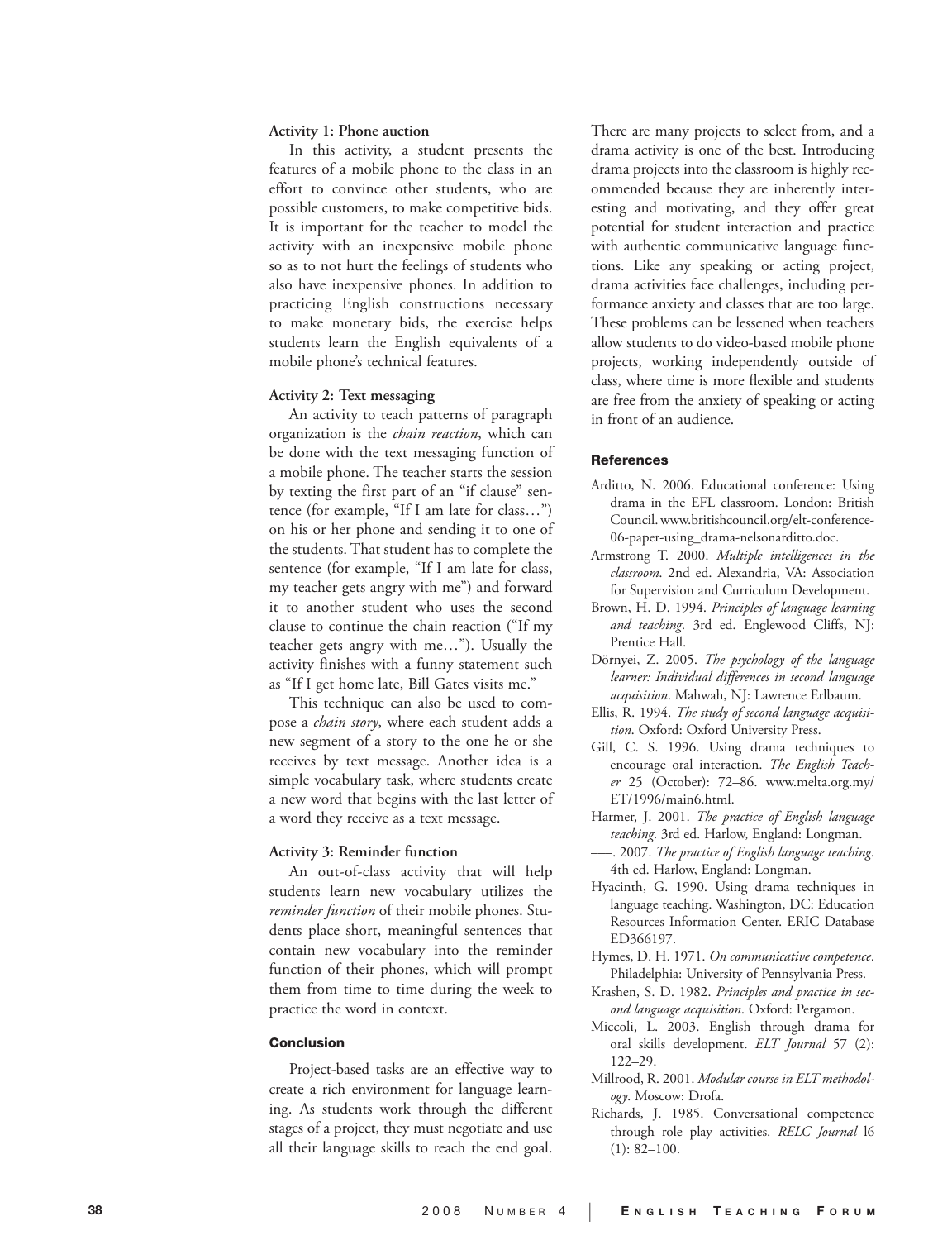21. loop, 22. power, 23. row, 24. windy 11. ajuarium, 12. nuuseum, 13. nuusic, 14. clip, 15. pier, 16. roof, 17. tood, 18. dance, 19. east, 20. trail, 1. fountain, 2. newspaper, 3. rail, 4. lake, 5. eat, 6. tower, 7. river, 8. road, 9. damp, 10. pizza,

Answers to *The LighTer Side* Chicago Word Train

*TESL Journal* 8 (6). http://iteslj.org/Articles/ Royka-Drama.html.— Ankara, Turkey: Gaza Kitapevi. *review of applied linguistics* 18: 268–86.

Senemoğlu, N. 2005. *Development and learning*.

Royka, J. G. 2002. Overcoming the fear of using drama in English language teaching. *Internet* 

Richards, J. C., and T. S. Rodgers. 2001. *Approaches and methods in language teaching*. 2nd ed. Cam-

bridge: Cambridge University Press. — Robinson, P. 2002, ed. *Individual differences and instructed language learning*. Amsterdam: John

Benjamins. —

- 
- Skehan. 1998. Task-based instruction. *Annual*

Turkish Ministry of Education. 2007. Reward and discipline in high schools: Regulation 26408. Ankara, Turkey: Turkish Ministry of Education.

SÜLEYMAN NIHAT ŞAD is an English instructor in the ELT department and a PhD student in Instruction and Curriculum at İnönü University in Malatya, Turkey. He has been teaching English to different age groups in various institutions for about eight years.